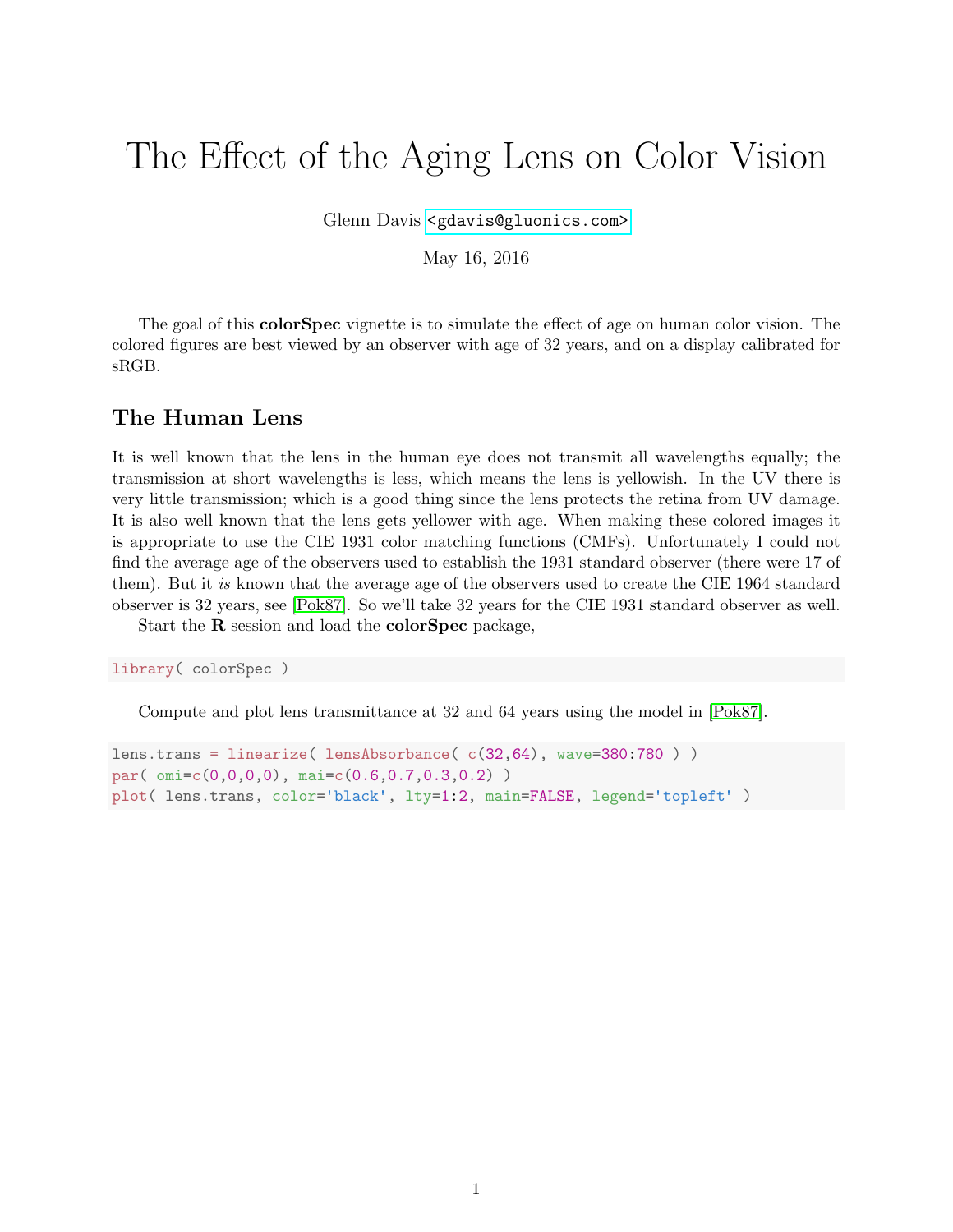

Figure 1: Human Lens Transmittance at age=32 and age=64

To compare the color appearance at age 64 to that at age 32, we need the transmittance at age 64 relative to that at age 32. We know that object lens.trans is a matrix, so use the standard R matrix subset operation to extract each spectrum. Then perform the division and plot the ratio.

```
lens.64 = lens.trans[,2] / lens.trans[,1]
lens.64 = colorSpec( lens.64, wavelength(lens.trans), 'transmittance' )
specnames(lens.64) = "trans.64 / trans.32"
par( omi=c(0,0,0,0), mai=c(0.6,0.7,0.3,0.2) )
plot( lens.64, main=TRUE, legend=FALSE, ylab='Relative Transmittance', col='black' )
```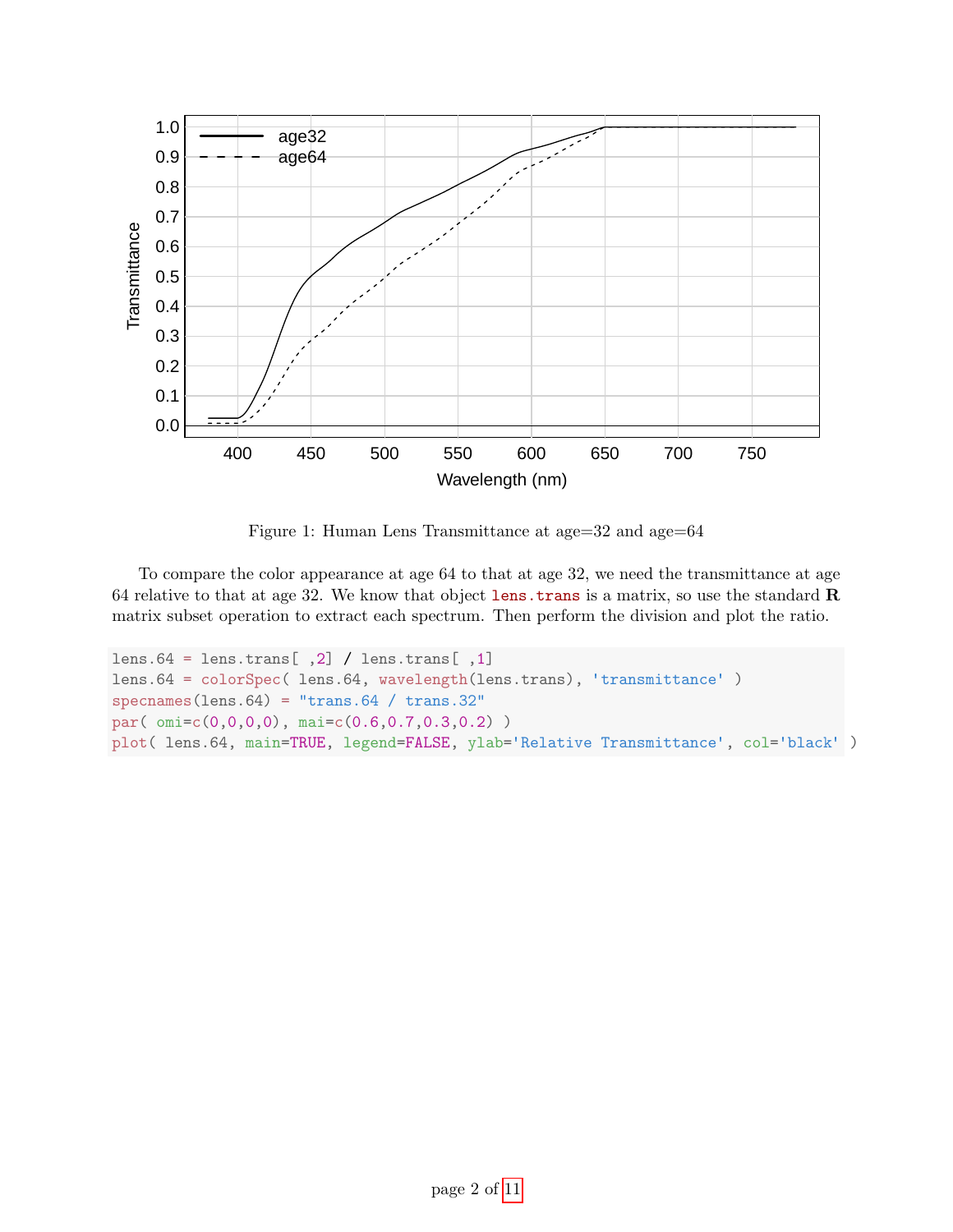

Figure 2: Human Lens Transmittance at age 64 relative to age 32

Think of this curve as defining a pair of glasses with a yellowish tint. In this vignette, going from an age of 32 years to 64 years is equivalent to putting on these tinted glasses.

## The Macbeth ColorChecker with Observer Age 32

We first read the spectra of the *ColorChecker* target. This data has been kindly provided in CGATS format by [\[Pas\]](#page-9-1). ColorChecker is a Registered Trademark of X-Rite, and X-Rite is a Trademark.

```
path = system.file( 'extdata/targets/CC_Avg30_spectrum_CGATS.txt', package='colorSpec')
MacbethCC = readSpectra( path, wave=wavelength(lens.64) )
MacbethCC = MacbethCC[ order(MacbethCC$SAMPLE_ID), ]
print( extradata(MacbethCC), row.names=F )
SAMPLE_ID SAMPLE_NAME Munsell ISCC-NBS Name LEFT TOP WIDTH HEIGHT
      1 dark skin 3YR 3.7/3.2 moderate brown 7 9 29 29
      2 light skin 2.2YR 6.47/4.1 light reddish brown 40 9 29 29
      3 blue sky 4.3PB 4.95/5.5 moderate blue 73 9 29 29
      4 foliage 6.7GY 4.2/4.1 moderate olive green 106 9 29 29
      5 blue flower 9.7PB 5.47/6.7 light violet 139 9 29 29
      6 bluish green 2.5BG 7/6 light bluish green 172 9 29 29
      7 orange 5YR 6/11 strong orange 7 42 29 29
      8 purplish blue 7.5PB 4/10.7 strong purplish blue 40 42 29 29
      9 moderate red 2.5R 5/10 moderate red 73 42 29 29
      10 purple 5P 3/7 deep purple 106 42 29 29
      11 yellow green 5GY 7.1/9.1 strong yellow green 139 42 29 29
      12 orange yellow 10YR 7/10.5 strong orange yellow 172 42 29 29
      13 Blue 7.5PB 2.9/12.7 vivid purplish blue 7 75 29 29
      14 Green 0.25G 5.4/8.65 strong yellowish green 40 75 29 29
```
15 Red 5R 4/12 strong red 73 75 29 29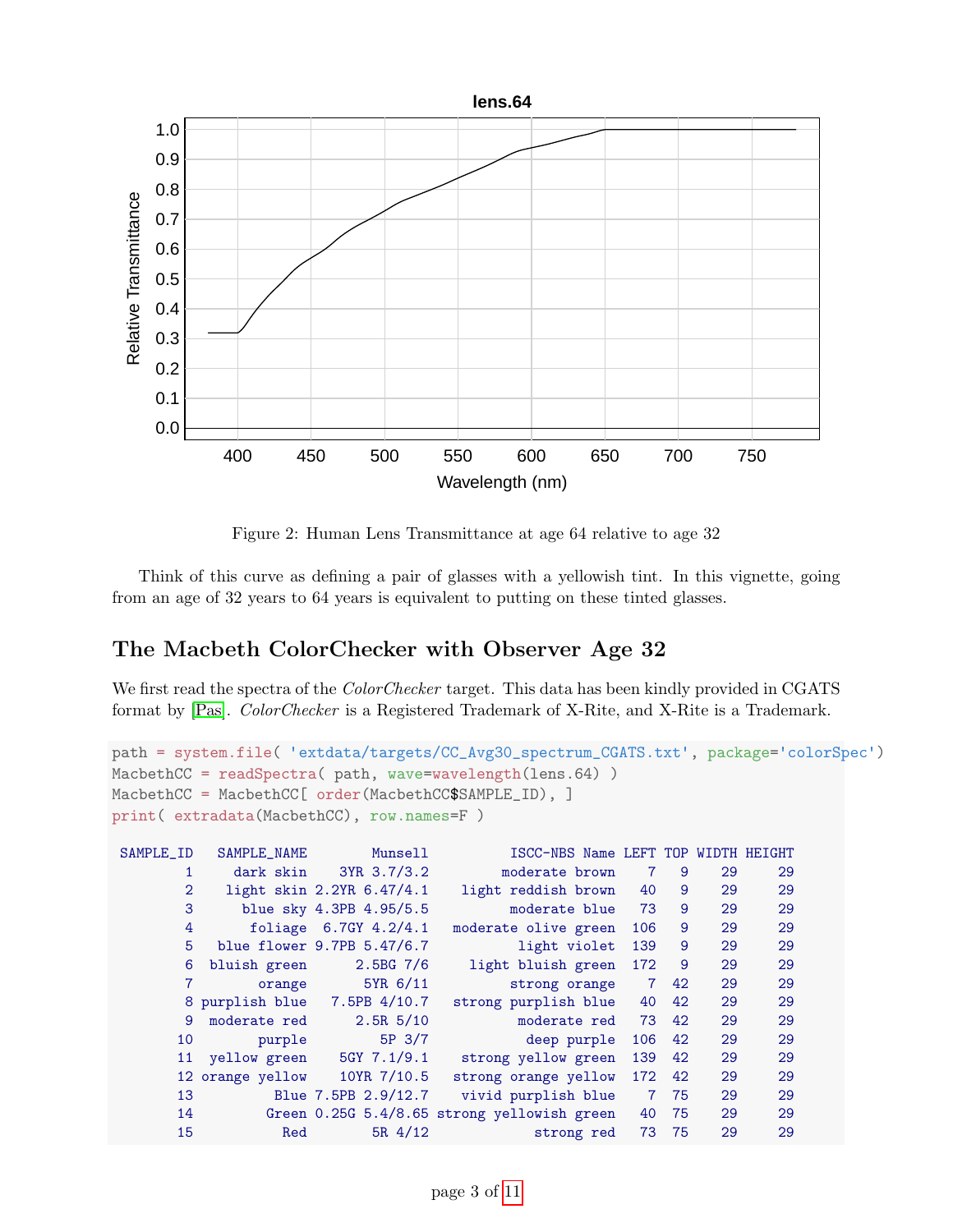| 16 | Yellow      | 5Y 8/11.1    | vivid yellow 106 75         |         |       | 29 | 29 |
|----|-------------|--------------|-----------------------------|---------|-------|----|----|
| 17 | Magenta     | $2.5RP$ 5/12 | strong reddish purple       | 139     | 75    | 29 | 29 |
| 18 | Cyan        | 5B 5/8       | strong greenish blue 172 75 |         |       | 29 | 29 |
| 19 | white       | N9.5/        | white                       |         | 7 108 | 29 | 29 |
| 20 | neutral 8   | N8/          | light gray                  | 40 108  |       | 29 | 29 |
| 21 | neutral 6.5 | N6.5/        | light medium gray           | 73 108  |       | 29 | 29 |
| 22 | neutral 5   | N5/          | medium gray                 | 106 108 |       | 29 | 29 |
| 23 | neutral 3.5 | N3.5/        | dark gray                   | 139 108 |       | 29 | 29 |
| 24 | black       | N2/          | black                       | 172 108 |       | 29 | 29 |
|    |             |              |                             |         |       |    |    |

Note that MacbethCC is organized as 'df.row' and contains extra data for each spectrum, notably the coordinates of the patch rectangle.

Now build the "material responder" from Illuminant D65 and the 1931 CMFs:

```
D65.eye = product( D65.1nm, "artwork", xyz1931.1nm, wave=wavelength(lens.64) )
# calibrate so the perfect-reflecting-diffuser is the 'official XYZ
# scale XYZ independently
prd = neutralMaterial( 1, wavelength(lens.64) )
D65.eye = calibrate( D65.eye, stimulus=prd, response=officialXYZ('D65'), method='scaling' )
```
Calculate XYZ and then RGB:

```
XYZ = product( MacbethCC, D65.eye, wave=wavelength(lens.64) )
RGBFromXYZ(XYZ, 'sRGB') # this is *linear* sRGB# add the rectangle data to RGB, so they can be plotted in proper places
# in cbind() use as.data.frame.model.matrix() so RGB is a single column in patches
patches = cbind( extradata(MacbethCC), as.data.frame.model.matrix(RGB) )
patterns.first = patches # save this reference object for later# display in proper location, and use the sRGB display transfer function
par( omi=c(0,0,0,0), mai=c(0.2,0.2,0.2,0.2) )
plotPatchesRGB( patches, gamma='sRGB', back='gray20', labels=FALSE )
```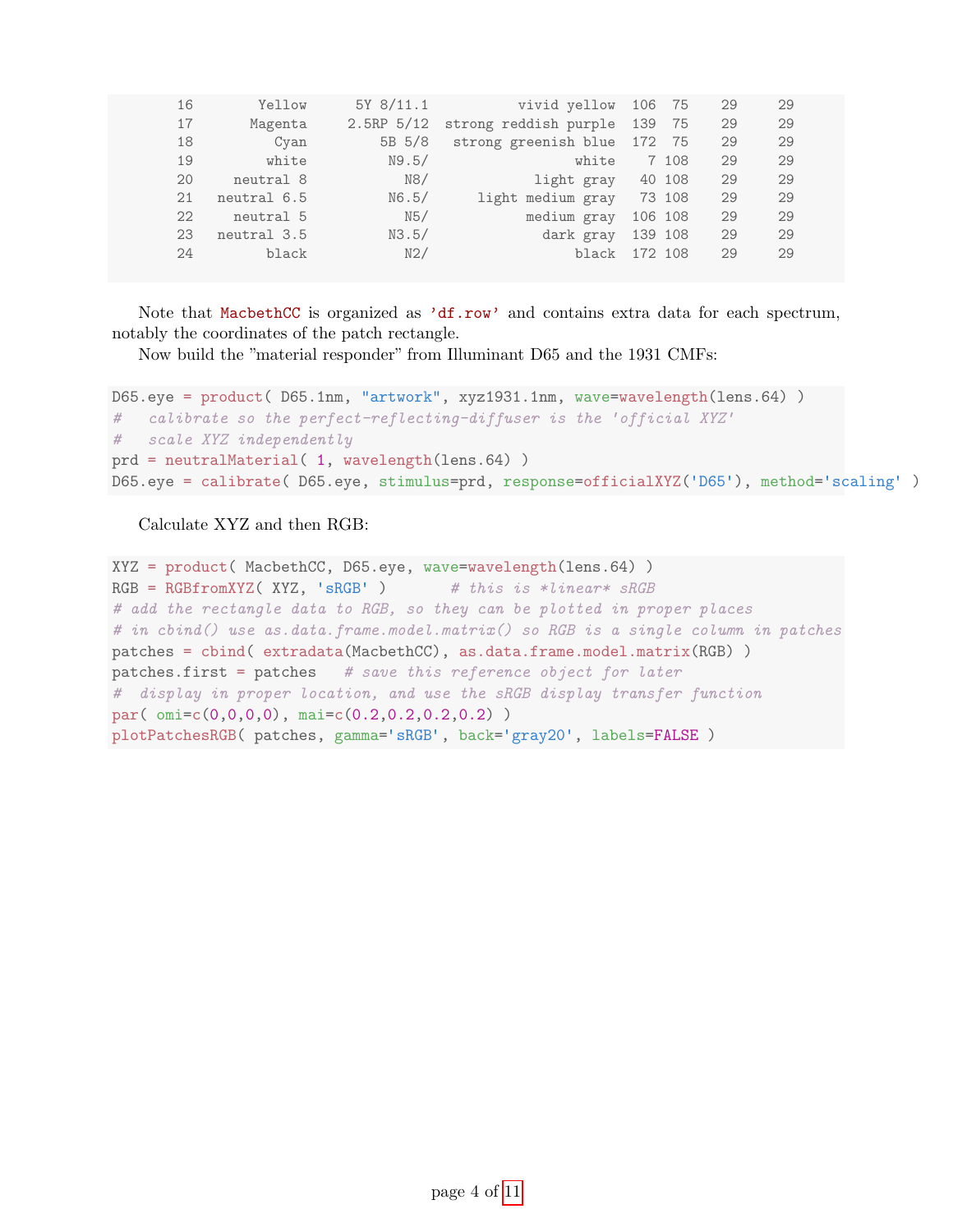

Figure 3: Rendering with Illuminant D65 and xyz1931.1nm, at age=32

This figure has the colors as perceived by the 1931 standard observer.

## The Macbeth ColorChecker with Observer Age 64

Make new responder by inserting the hypothetical pair of tinted glasses (defined by lens.64 in Figure 2) between target and the eye, and then recalculate RGBs.

```
D65.eye.64 = applyspec( D65.eye, function(y) {lens.64 * y})
XYZ = product( MacbethCC, D65.eye.64, wave=wavelength(lens.64) )
RGB = RGBfromXYZ( XYZ, 'sRGB') # this is *linear* sRGBpatches = cbind( extradata(MacbethCC), as.data.frame.model.matrix(RGB) )
par( omi=c(0,0,0,0), mai=c(0.2,0.2,0.2,0.2) )
plotPatchesRGB( patches, gamma='sRGB', back='gray20', labels=FALSE )
```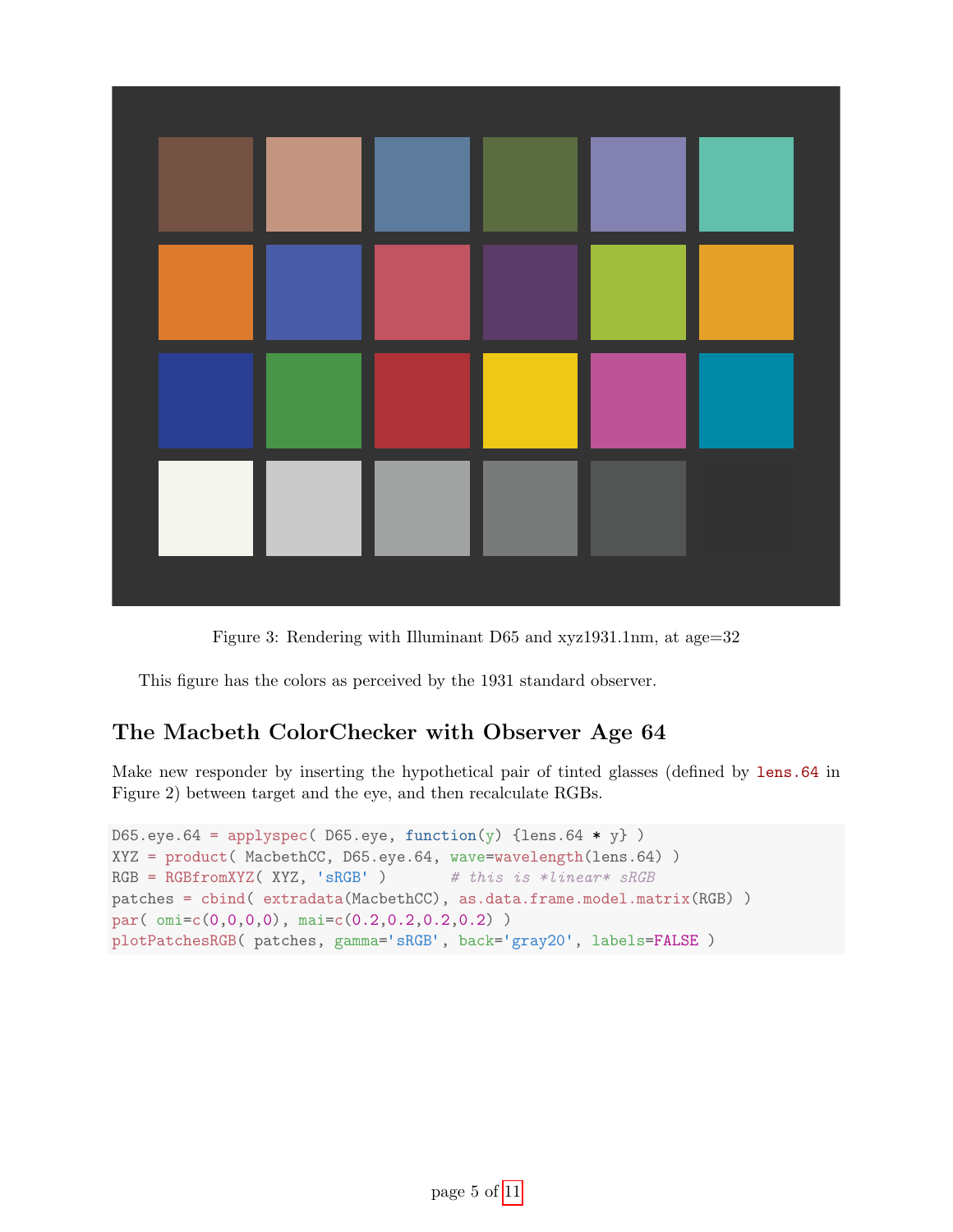

Figure 4: Rendering with Illuminant D65 and xyz1931.1nm, at age=64 without adaption

As expected, the result has a yellow tint. Now make a plot that compares the effective responsivities.

```
# the effective responsivities for age=32
par( omi=c(0,0,0,0), mai=c(0.6,0.7,0.3,0.2) )
specnames( D65.\text{eye} ) = sprintf( "%s.32", c('x', 'y', 'z') )
plot( D65.eye, lty=1, legend='top' )
# the effective responsivities for age=64
specnames( D65.eye.64 ) = sprintf( \sqrt{8}.64", c('x','y','z') )
plot( D65.eye.64, lty=2, add=TRUE, legend='topright' )
```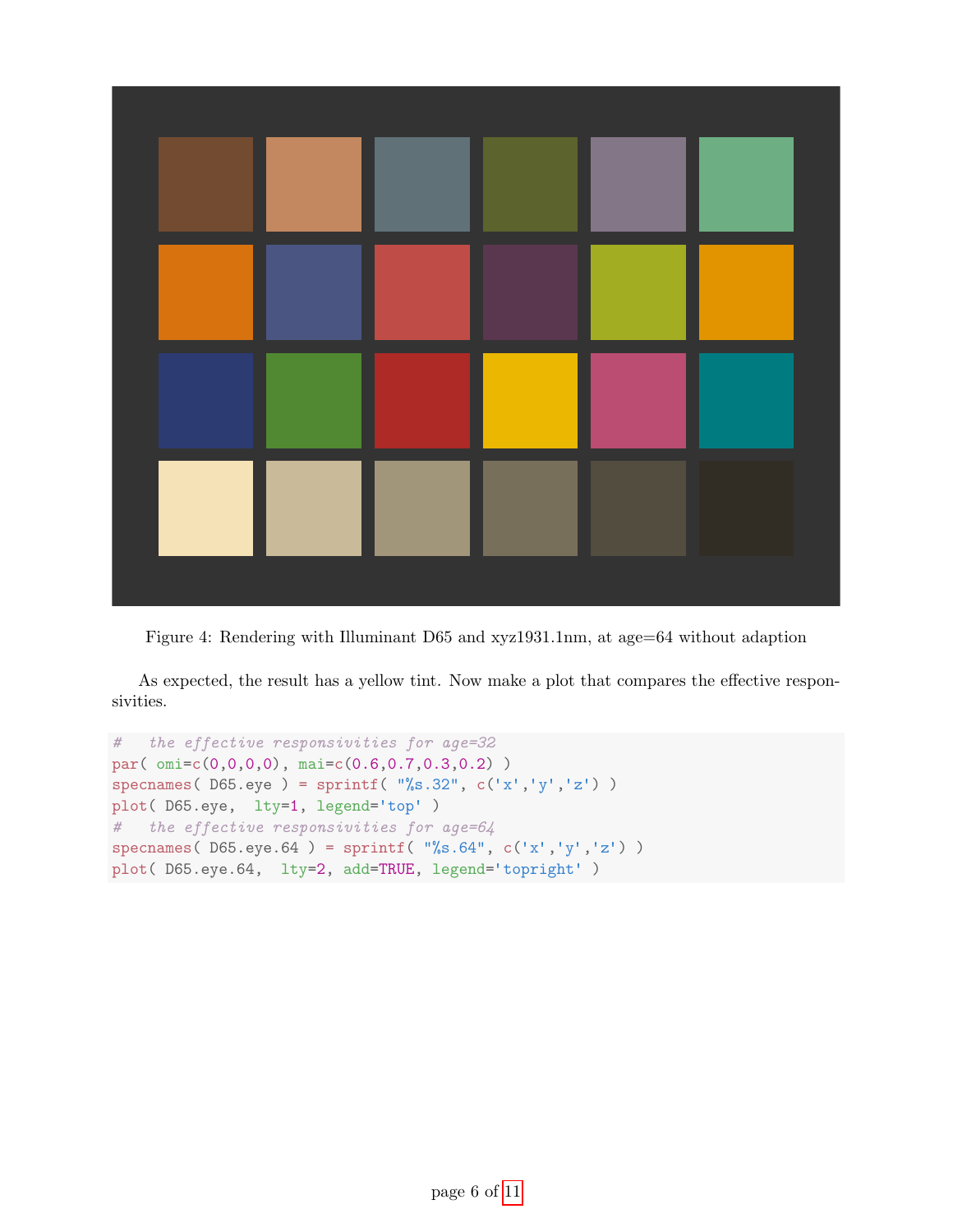

Figure 5: comparison of effective responsivities, at age=32 and age=64

But these figures are only appropriate for the instant in time that the change was made, and before the eye and brain have had the time to adapt. In electronic camera terms, there is no "white balance" yet.

So now calibrate and adapt to D65 using the Bradford Method. This method is regarded as being a good model for the way that the human eye and brain achieve *color constancy*, see [\[Lin\]](#page-9-2).

```
prd = neutralMaterial( 1, wavelength(lens.64) )
XYZ.D65 = officialXYZ('D65')
D65.eye.64 = calibrate( D65.eye.64, stimulus=prd, response=XYZ.D65, method='Bradford' )
XYZ = product( MacbethCC, D65.eye.64, wave=wavelength(lens.64) )
RGBFromXYZ(XYZ, 'sRGB') # this is *linear* sRGBpatches = cbind( extradata(MacbethCC), as.data.frame.model.matrix(RGB) )
par( omi=c(0,0,0,0), mai=c(0.2,0.2,0.2,0.2) )
plotPatchesRGB( patches, gamma='sRGB', back='gray20', labels=FALSE )
```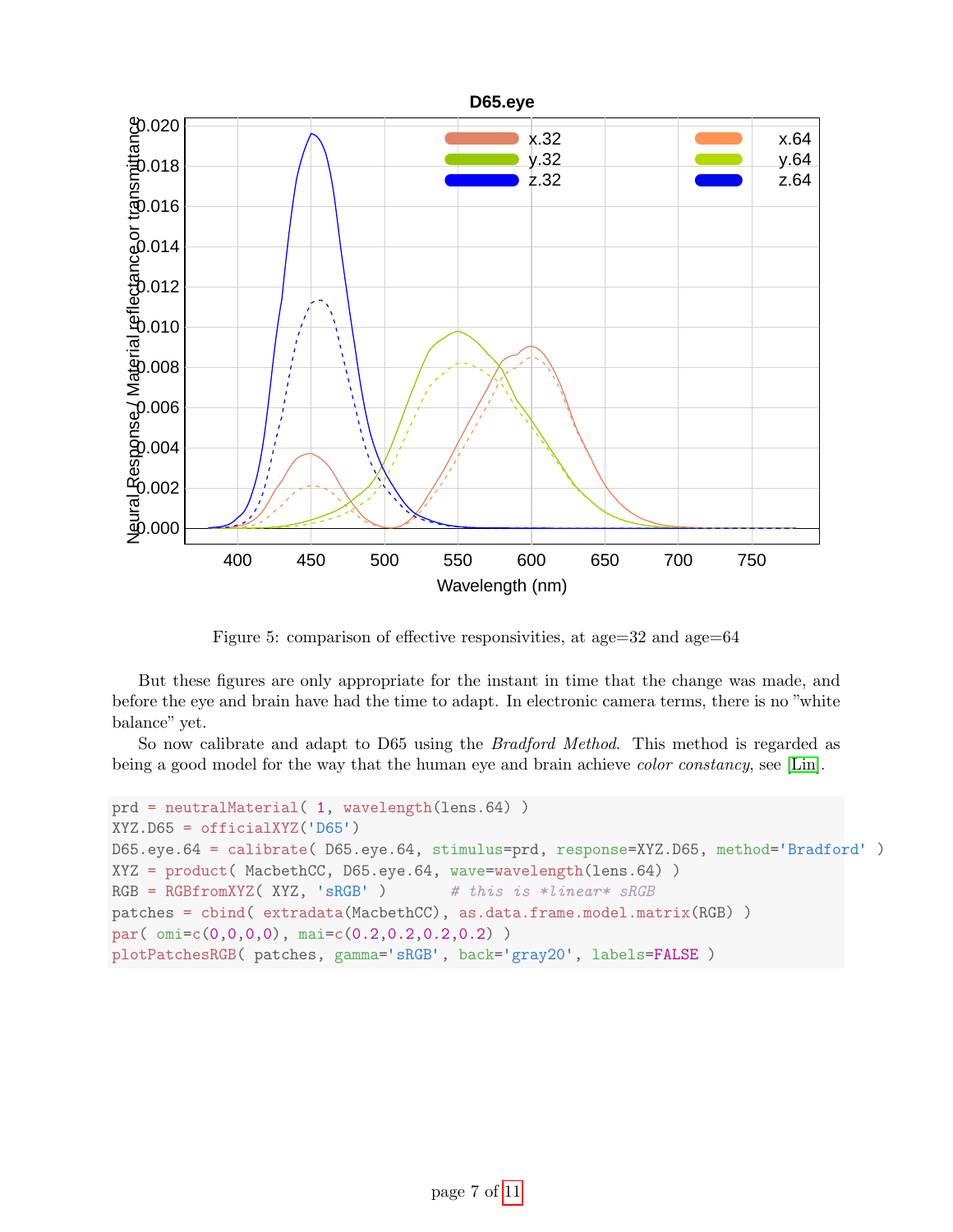

Figure 6: Rendering with Illuminant D65 and xyz1931.1nm, at age=64 after chromatic adaption

The tint is now gone. But it hard to compare colors in this figure with the ones way back in Figure 3. So combine the original age=32 rendering with the age=64 rendering by splitting each square into 2 triangles.

```
par( omi=c(0,0,0,0), mai=c(0.2,0.2,0.2,0.2) )
# draw full squares from Figure 3
plotPatchesRGB( patches.first, gamma='sRGB', back='gray20', labels=F )
# overwrite the squares with triangles by setting shape= and add=
plotPatchesRGB( patches, gamma='sRGB', labels=F, shape='bottomright', add=T )
```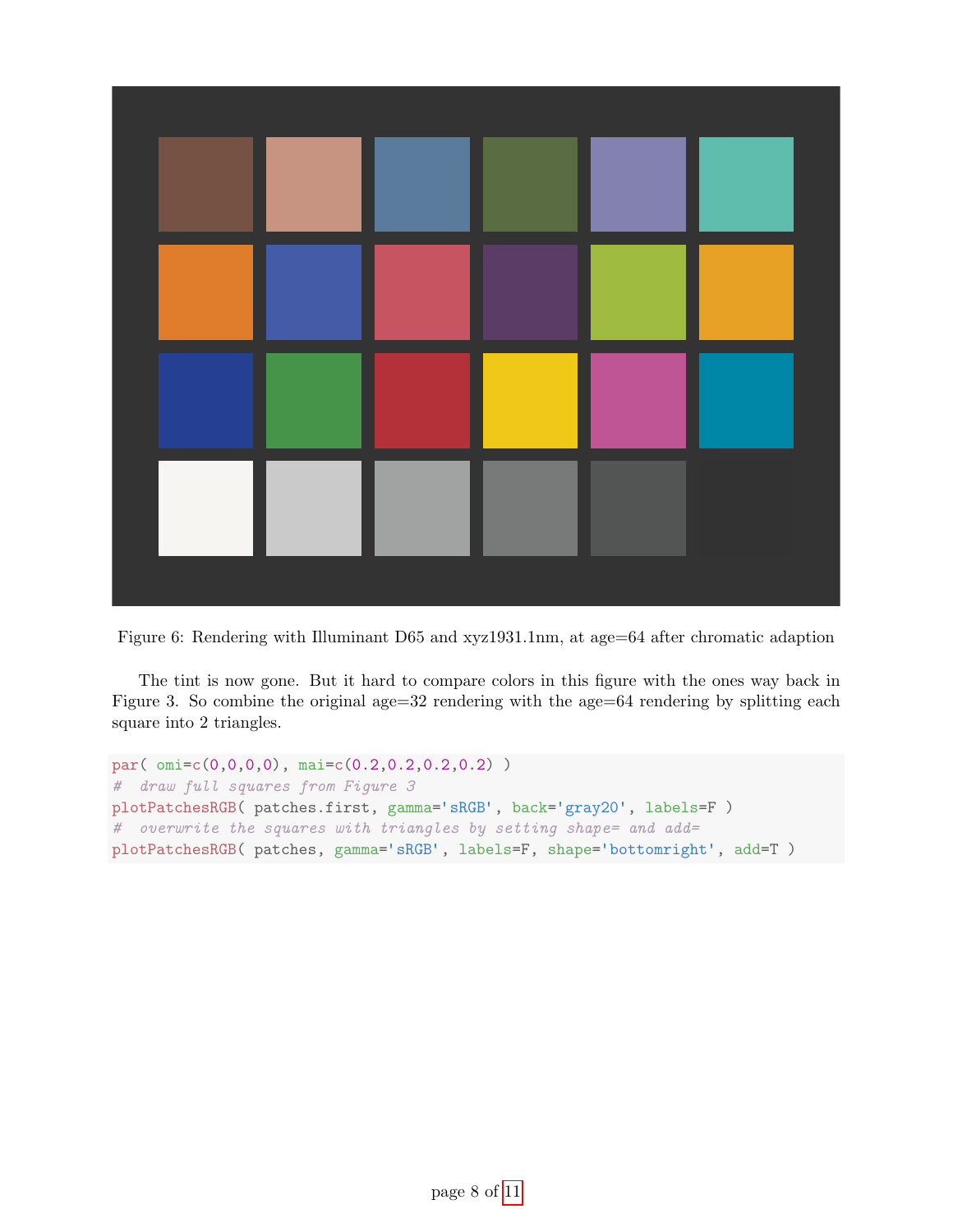

Figure 7: Rendering with both age=32 (Figure 3), and age=64 (Figure 6)

The top-left triangle has the color from Figure 3 and the bottom-right triangle has the color from Figure 6. There are minor differences in the Red and Magenta patches, and some smaller differences in a few others.

Here are the responsivity functions after adaption:

```
par( omi=c(0,0,0,0), mai=c(0.6,0.7,0.3,0.2) )
plot( D65.eye, lty=1, legend='top', main=FALSE )
plot( D65.eye.64, lty=2, add=TRUE, legend='topright' )
```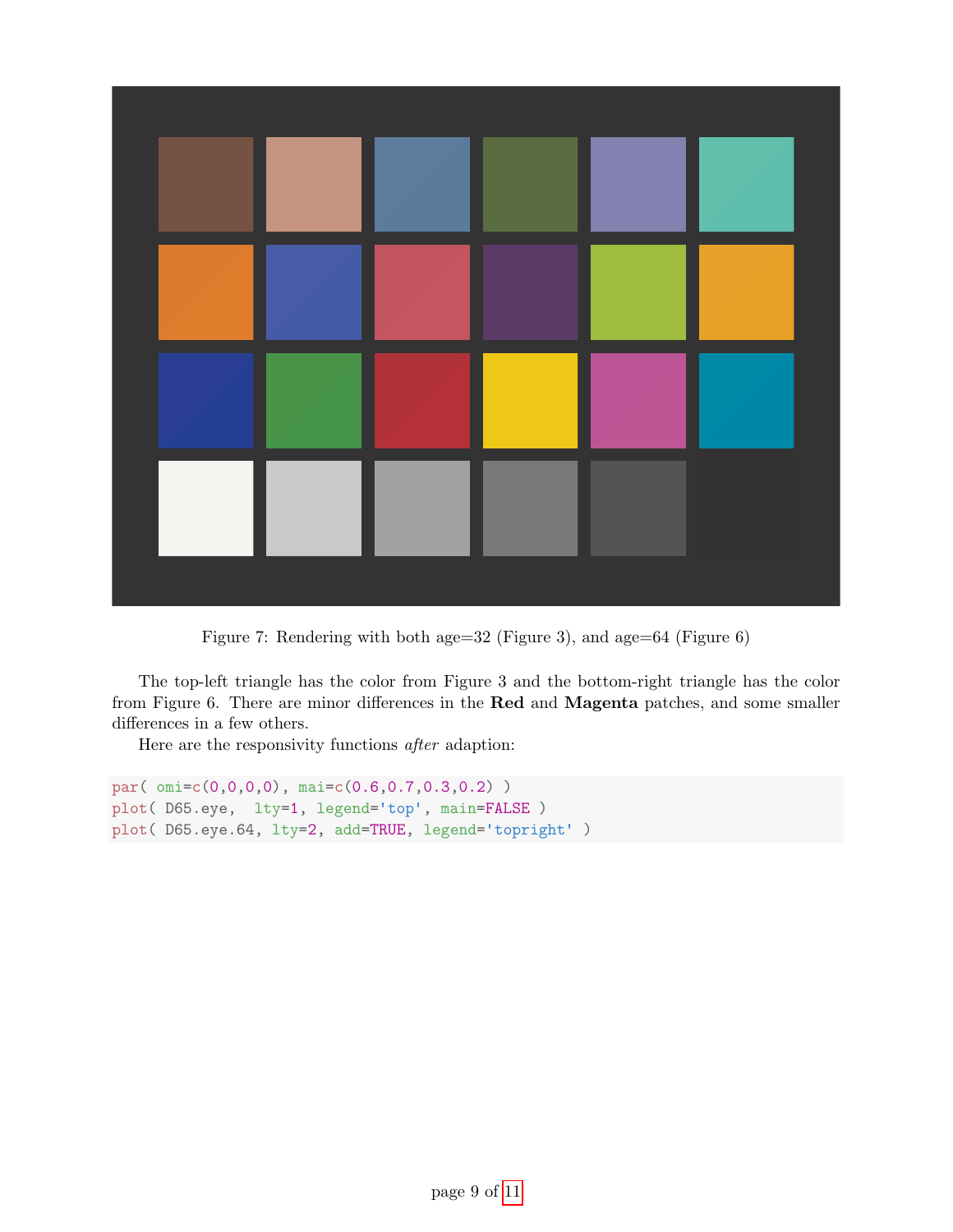

Figure 8: comparison of effective responsivities

So despite the fairly radical yellowing of the lens with age (in Figure 2), this adaption model shows that the perceived colors are not all that different. Great !

#### References

- <span id="page-9-2"></span>[Lin] Lindbloom, Bruce. How the Chromatic Adaptation Calculator Works. [http://](http://brucelindbloom.com/index.html?ChromAdaptCalcHelp.html) [brucelindbloom.com/index.html?ChromAdaptCalcHelp.html](http://brucelindbloom.com/index.html?ChromAdaptCalcHelp.html).
- <span id="page-9-1"></span>[Pas] Pascale, Danny. The ColorChecker, page 2. [http://www.babelcolor.com/](http://www.babelcolor.com/colorchecker-2.htm) [colorchecker-2.htm](http://www.babelcolor.com/colorchecker-2.htm).
- <span id="page-9-0"></span>[Pok87] Pokorny, Joel, Vivianne C. Smith, and Margaret Lutze. Aging of the Human Lens. Applied Optics, Vol. 26, No. 8, 15 April 1987. Table I. Page 1439.

## Appendix

This document was prepared May 16, 2016 with the following configuration:

- R version 3.3.0 (2016-05-03), i386-w64-mingw32
- Base packages: base, datasets, grDevices, graphics, methods, stats, utils
- Other packages: colorSpec 0.5-3, knitr 1.13